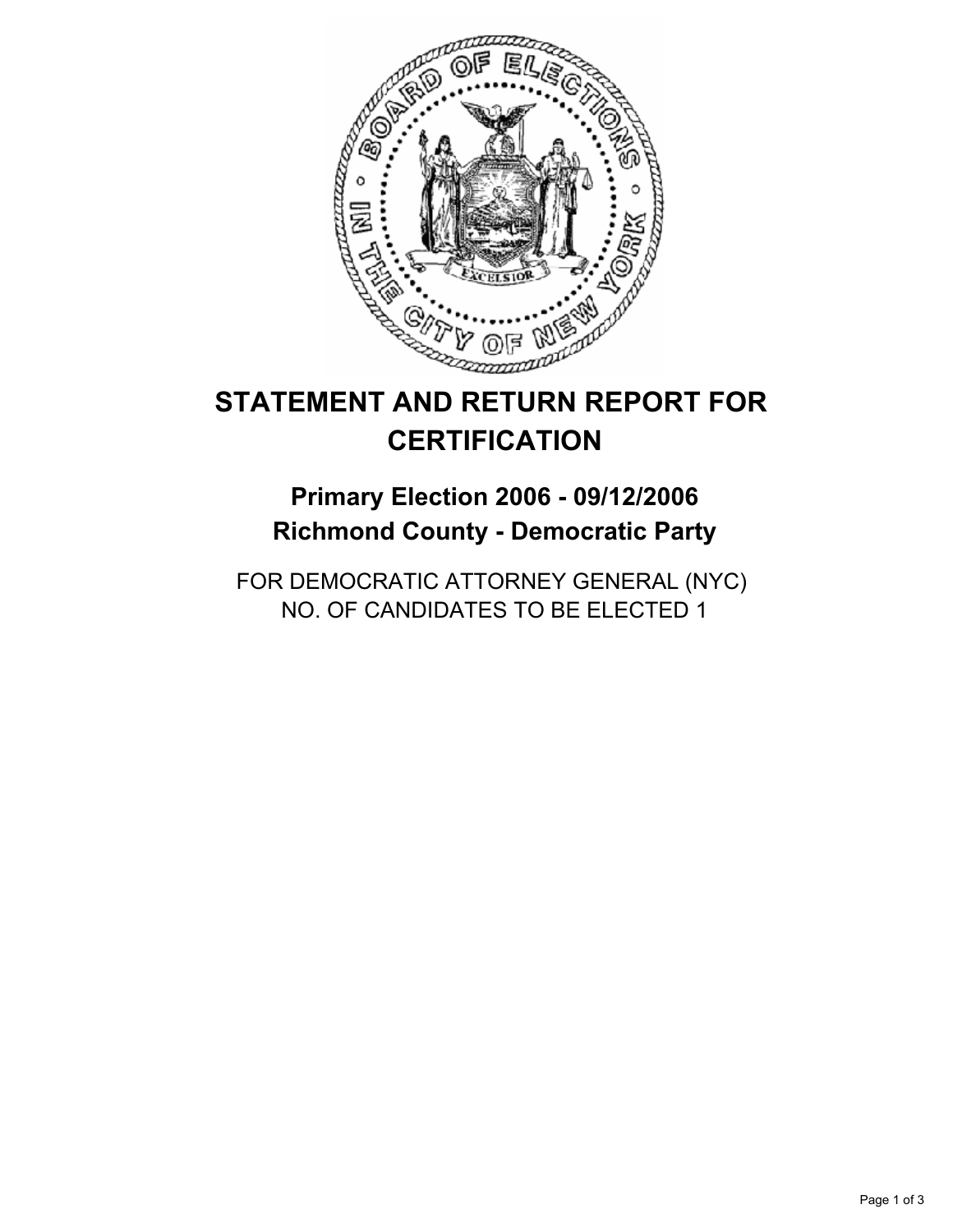

### **ASSEMBLY DISTRICT 60**

| <b>EMERGENCY</b>            | 4     |
|-----------------------------|-------|
| ABSENTEE/MILITARY           | 172   |
| AFFIDAVIT                   | 17    |
| ANDREW M CUOMO              | 1,059 |
| <b>MARK GREEN</b>           | 523   |
| <b>CHARLES G KING</b>       | 37    |
| <b>SEAN PATRICK MALONEY</b> | 193   |
| <b>TOTAL VOTES</b>          | 1,812 |

#### **ASSEMBLY DISTRICT 61**

| <b>EMERGENCY</b>            | 4     |
|-----------------------------|-------|
| ABSENTEE/MILITARY           | 227   |
| AFFIDAVIT                   | 55    |
| ANDREW M CUOMO              | 2,362 |
| <b>MARK GREEN</b>           | 1,382 |
| <b>CHARLES G KING</b>       | 138   |
| <b>SEAN PATRICK MALONEY</b> | 419   |
| <b>TOTAL VOTES</b>          | 4,301 |

### **ASSEMBLY DISTRICT 62**

| <b>EMERGENCY</b>            | 2     |
|-----------------------------|-------|
| ABSENTEE/MILITARY           | 105   |
| AFFIDAVIT                   | 15    |
| ANDREW M CUOMO              | 1,174 |
| <b>MARK GREEN</b>           | 728   |
| <b>CHARLES G KING</b>       | 42    |
| <b>SEAN PATRICK MALONEY</b> | 229   |
| <b>TOTAL VOTES</b>          | 2,173 |

#### **ASSEMBLY DISTRICT 63**

| <b>TOTAL VOTES</b>          | 2,995 |
|-----------------------------|-------|
| <b>SEAN PATRICK MALONEY</b> | 257   |
| <b>CHARLES G KING</b>       | 68    |
| <b>MARK GREEN</b>           | 1,026 |
| ANDREW M CUOMO              | 1,644 |
| AFFIDAVIT                   | 34    |
| ABSENTEE/MILITARY           | 157   |
| <b>EMERGENCY</b>            | ົ     |